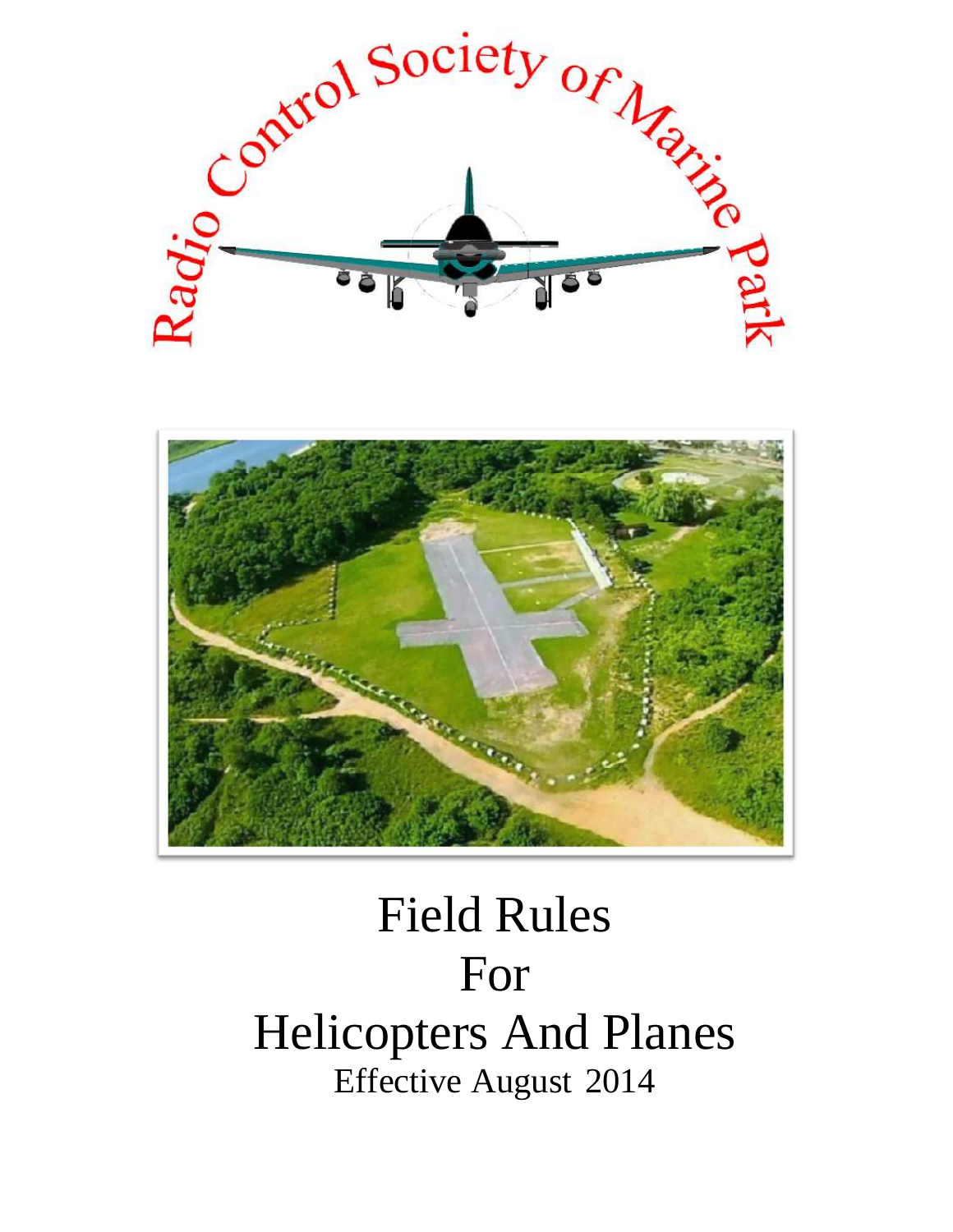| <b>Subject</b>                                               | Page           | Paragraph      |
|--------------------------------------------------------------|----------------|----------------|
| Intent of Rules and Regulations                              | $\mathbf{1}$   | $\mathbf{1}$   |
| <b>Flying Hours</b>                                          | $\overline{2}$ | 1              |
| AMA Membership                                               | $\overline{2}$ | $\overline{2}$ |
| Log Book Sign In                                             | $\overline{2}$ | 3              |
| Non-qualified Flyers                                         | $\overline{2}$ | $\overline{4}$ |
| <b>Engine Requirements</b>                                   | $\overline{2}$ | 5              |
| <b>Transmitter Range Check</b>                               | $\overline{2}$ | 6              |
| Taxi-way, Takeoff                                            | $\overline{2}$ | 7,8            |
| Air Traffic Control (para. 10 rev. 10-6-2013)                | $\overline{2}$ | 9, 10          |
| <b>Frequency Control</b>                                     | 3              | 11             |
| <b>Ground Control</b>                                        | $\overline{3}$ | 12, 13, 14, 15 |
| Alcohol Beverages                                            | 3              | 16             |
| Clean-up                                                     | 3              | 17             |
| Helicopter Flyer Proficiency                                 | 3              | 18             |
| <b>Helicopter Take Off</b>                                   | $\overline{3}$ | 19             |
| Helicopter Adjustments                                       | 3              | 20             |
| Spectators on the Field                                      | 3              | 21             |
| <b>Rule Violation</b>                                        | $\overline{3}$ | 22             |
| <b>Field Restrictions</b>                                    | 4              | 23, 24         |
| <b>FPV</b> Guidelines                                        | 4              | $1-9$          |
| 3D Helicopter or Plane Flying                                | 5              | $1-4$          |
| <b>RCSMP</b> Flying Field Drawing                            | 6              | Fig. $1$       |
| <b>RCSMP Flying Field Drawing Wind Direction Adjustments</b> | $\tau$         | Fig. 2         |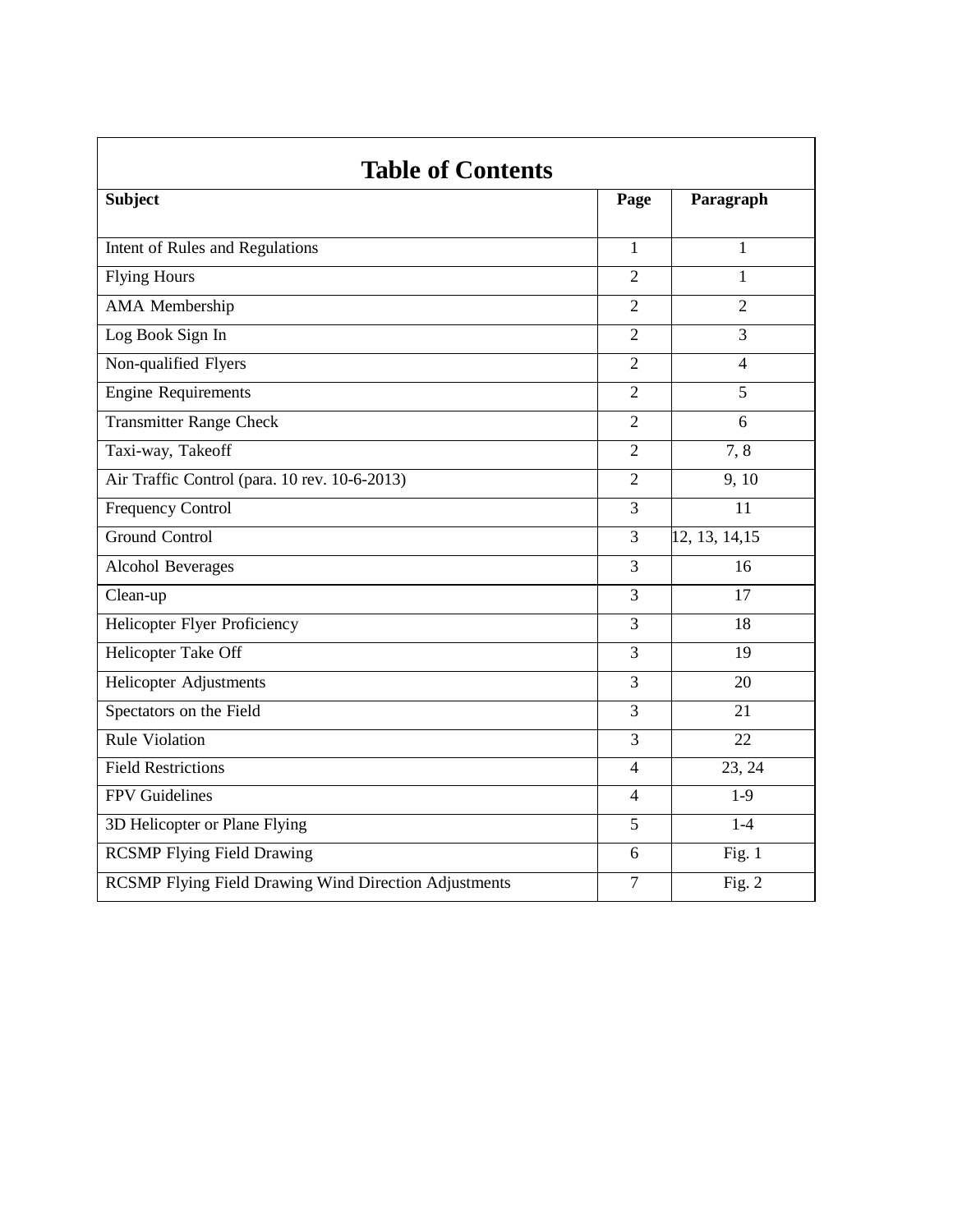## **RADIO CONTROL SOCIETY OF MARINE PARK**

## **FIELD RULES AND REGULATIONS**

GOVERNING FLYING AT GERRITSEN R.C.S.M.P FLYING FIELD

This R.C. flying field was built, is operated and maintained by the Radio Control Society of Marine Park (R. C. S. M. P.) under a special event permit granted by the city of New Pork Parks and Recreation Department. These rules have been formulated to comply with the terms and conditions of this permit as well as Federal Aviation Authority (FAA) regulations, academy of model aeronautics, (AMA) safety code, which is automatically a part of our field rules, and to take into consideration the safety and comfort of our Gerritsen Beach neighbors and others visiting the area. Continued operation of this flying site requires that we comply with all the rules and regulations that follow.

Please do not ask us to put our field in jeopardy by making exceptions to the rules. We cannot do so!

Updated and effective **August 2014 – Harold Hohne**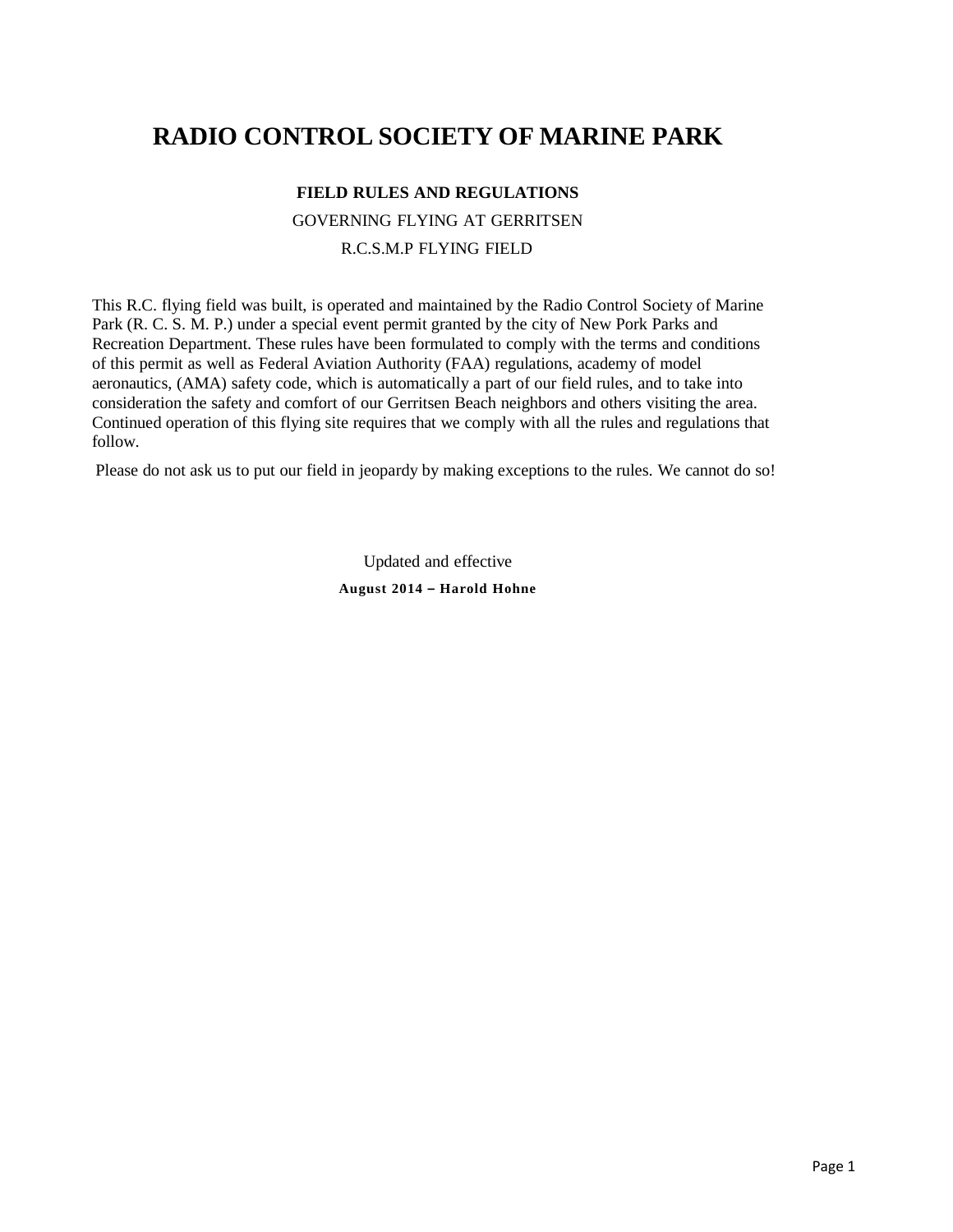#### **R.C.S.M.P. FIELD RULES AND REGULATIONS**

- 1. Flying hours 10 a.m. to 8 p.m. only. No running of engines permitted except during flying hours. Electric powered planes may begin flying at 8:30 a.m.
- 2. All flyers must have a current AMA membership card on their person. Card or copy must be worn and visible when at the field for flying or any pit area activity.
- 3. All flyers must sign log book and indicate transmitter type and channel. With more than 2-3 non-spread-spectrum transmitters present at the field, the frequency board should be used. The frequency board use is mandatory if transmitters with conflicting channels are present.
- 4. All non-qualified flyers of RCSMP must have an RCSMP instructor or an experienced qualified flyer (as approved by the Chief Field Controller) at their sides at all times. The chief field controller, assistant field controller, club qualifier or club instructor must check out all guest flyers for qualification. If not qualified the guest flyer must have an RCSMP instructor or experienced qualified flyer at their side whenever he/she flies. (approved 11-18- 93)
- 5. All engines over .10 cubic inches must have an effective AMA approved muffler. All A.M.A. R. C. Contest flying rules pertaining to muffler use shall also apply. (96 db)
- 6. All flyers are expected to range check radios in each aircraft prior to first flight of each flying session.
- 7. Taxiing may be done only on taxi strips and runways and may not be done closer than 20 feet from pit area. Take-offs and hand launching (planes with no landing gear) must be done only from runways. All landings must be done on the runway or far side grass area opposite the flight line (planes without landing gear).
- 8. All takeoff, landing, touch-and-go attempts shall be previously announced to the other fliers. Also alert other pilots of a "dead stick" situation or any other abnormal or dangerous condition
- 9. When several planes are in the air, flyers are expected not to fly opposite prevailing flight path or to cross-prevailing path of planes in the air.
- 10. No flying over pit area side of runway. Flyers are required to stand on one of the five (5) designated flying positions provided. No flying over pit area, spectator area, parking area, ball field or over or near Gerritsen avenue, spectators are not permitted closer to the flight line than parking area side of barriers placed for that purpose or closer than warning signs, if in use. If spectators are in dangerous area, field controller may order all flyers to land their planes until dangerous situation is cleared.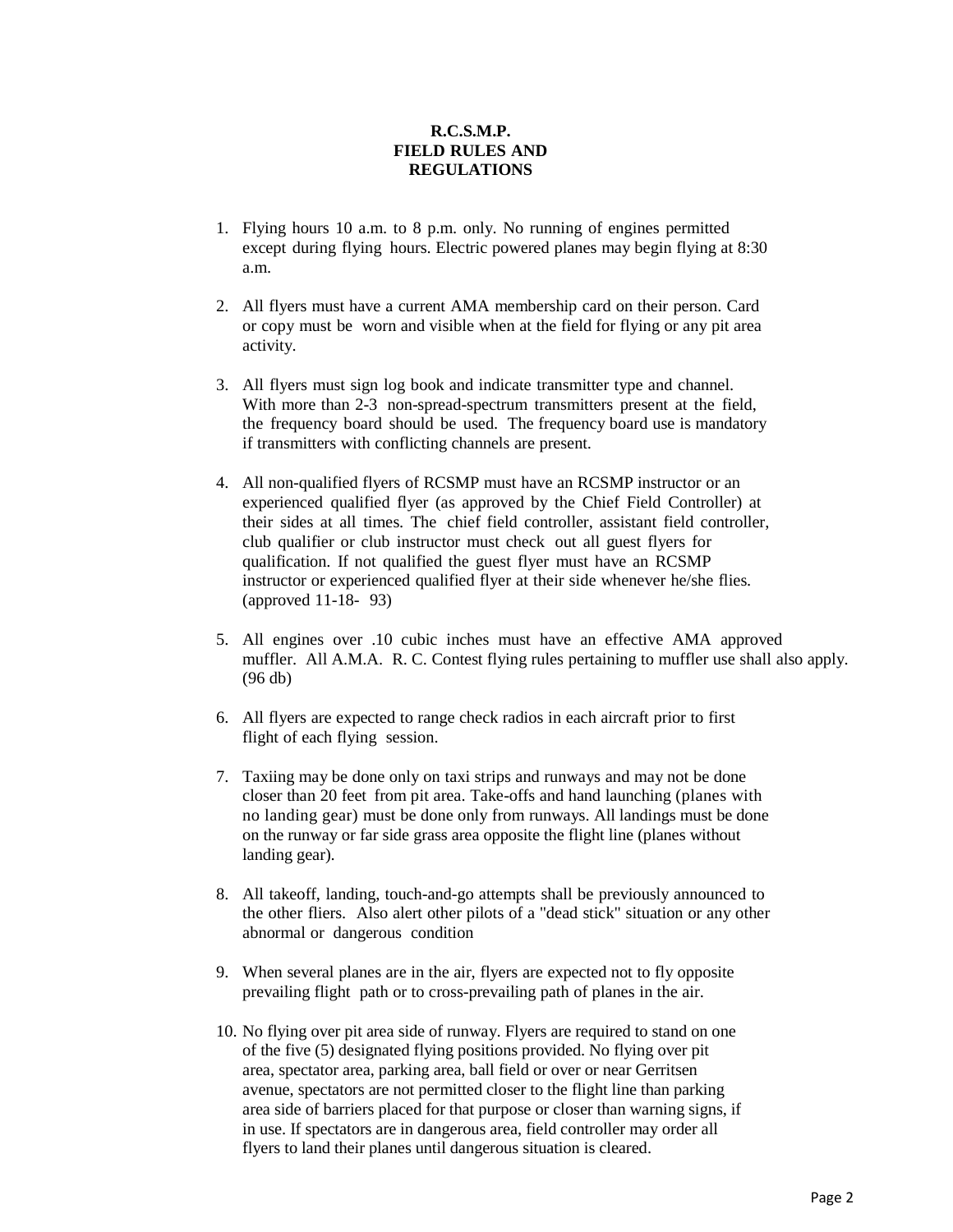- 11. When the wind is from the south going north, two new pilot spots will be added on the south side for better visual contact with your plane. When the wind is going from east to west, the north & south runway (long) will be closed and spots put across the runway. You will be parallel to the east & west runway (short) for better visual contact with your plane. A non-spreadspectrum transmitter can be turned on only after obtaining the corresponding frequency pin, or, if the frequency board is not in use, only after verifying that no one else at the field possesses a transmitter on the same channel. When you remove the frequency pin from the board, you must place your AMA card in the pit slot. After the flight, the transmitter must be turned off and the pin returned to the frequency board. Possession of the pin may be limited to a reasonable time at the discretion of the field controller when others are waiting for your pin.
- 12. You are responsible for any damage caused as a result of turning your transmitter on without a frequency pin attached – or as a result of turning your transmitter off before shutting down your engine and receiver – or caused by any other careless or unsafe handling of any transmitter. You will be expected to make restitution.
- 13. No more than 5 model aircraft may be in the air at the same time, unless all of them participate in a special event authorized by the field controller.
- 14. Not more than 2 people may be at any flying position with each plane. No exceptions without permission of field controller such as in some FPV situations which might require 3 people.
- 15. No flying above 400 feet (FAA regulation). If full size aircraft is approaching, all model aircraft are to be landed immediately and kept on the ground until low flying full size aircraft departs from area.
- 16. No alcoholic beverages permitted on flight line or in pit area.
- 17. Each flyer is expected to clean up pit area when ending flight session, especially used rubber bands.
- 18. Helicopter flyers must demonstrate proficiency. Unqualified flyers must have a spotter with them at all times.
- 19. Helicopters may not take off from pit area or taxiway. The helicopter must be carried out to the flight line. The designated area for helicopters to be used for hovering practice is by spot six (6) to the right, south side of the field. A qualified proficient helicopter pattern flyer can use all spots, one (1) thru five (5).
- 20. All helicopter adjusting should be done at spot number six (6).
- 21. No spectators allowed on the field without AMA membership. Membership card must be shown.
- 22. A flyer may be grounded for the day for breaking any of these field rules or for flying in a manner that is judged to be dangerous to persons and property in the area.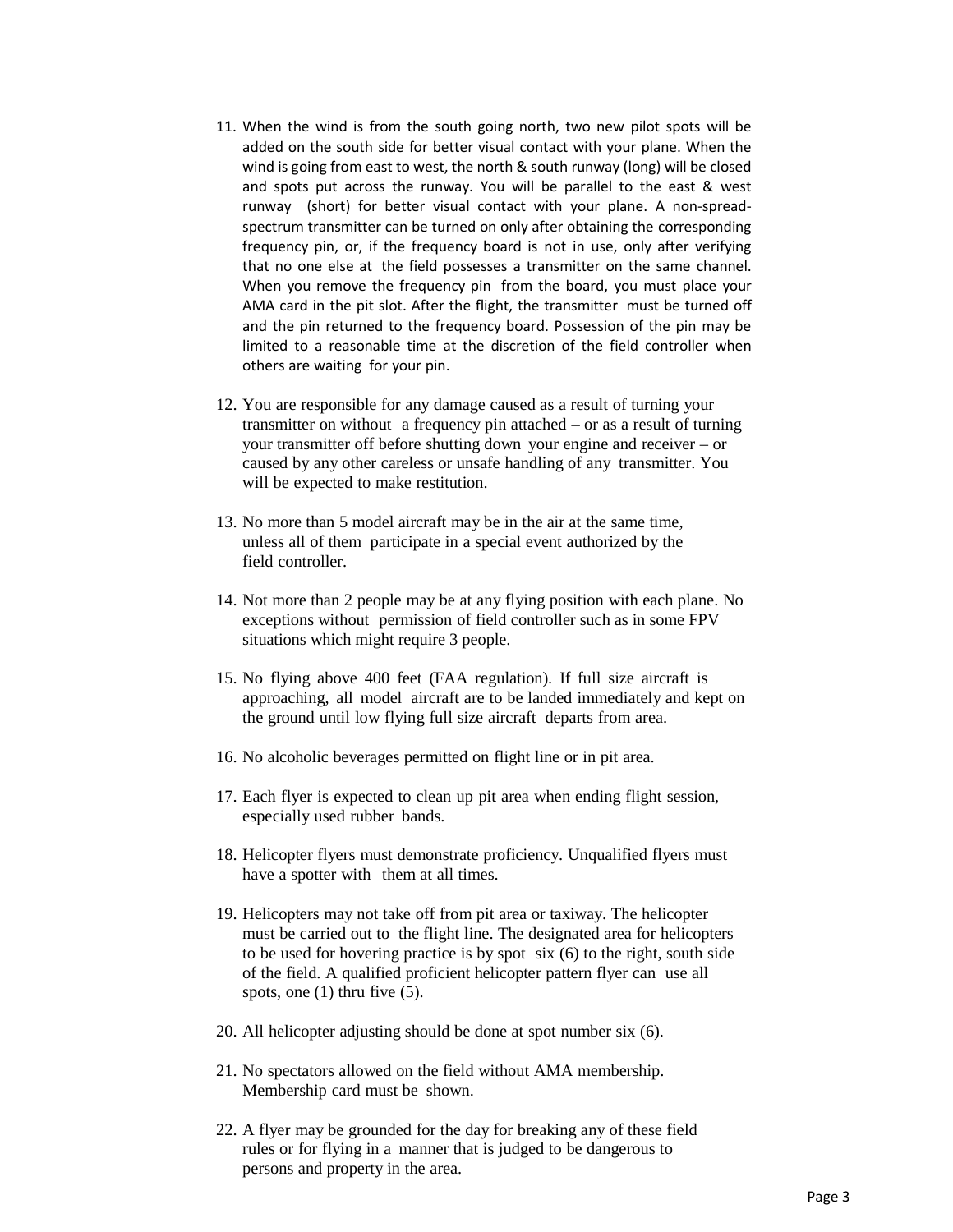- 23. Non-members may not fly before 3 PM on weekends and holidays. An exception will be made for non-members who have been invited to fly by a club member. These invited guests may fly during normal operating hours up to three times a year but only when accompanied by the inviting member. Members will be responsible for the conduct of any guest they have invited.
- 24. The operation of engine and/or motor propelled aircraft is prohibited unless there are two or more people present. (Please note it is the intent of this rule to have someone available in case the operator is injured and requires assistance, therefore anyone can serve as the second person.)

#### **Guidelines for FPV flying**

- 1. The use of a spotter is required in all cases.
- 2. All pilots must fly from one of 5 designated spots.
- 3. Maximum flight altitude of 400ft
- 4. Flights are not permitted over populated areas or vehicle traffic.
- 5. Maximum operating range shall be limited to visual line-of-sight.
- 6. Flights shall be conducted in such a way as to prevent harm to full-scale aircraft, people, animals or property.
- 7. Fully autonomous aerial vehicles that lack the ability to be totally controlled by the pilot in command are not considered to be FPV aircraft and as such are not covered by these guidelines.
- 8. Aircraft will be flown by regular visual line-of-sight method.
- 9. Aircraft will contain contact information for the pilot, including but not limited to, the pilots full name, address, and phone number.

GPS based programmable redundant failsafe systems are encouraged and if used for return to home purpose should be programmed to bring the aircraft back to a safe location away from people and property. If a return-to-home feature is not used, it is advisable to have on-board capability (fail safe) of landing the aircraft if pilot control is interrupted.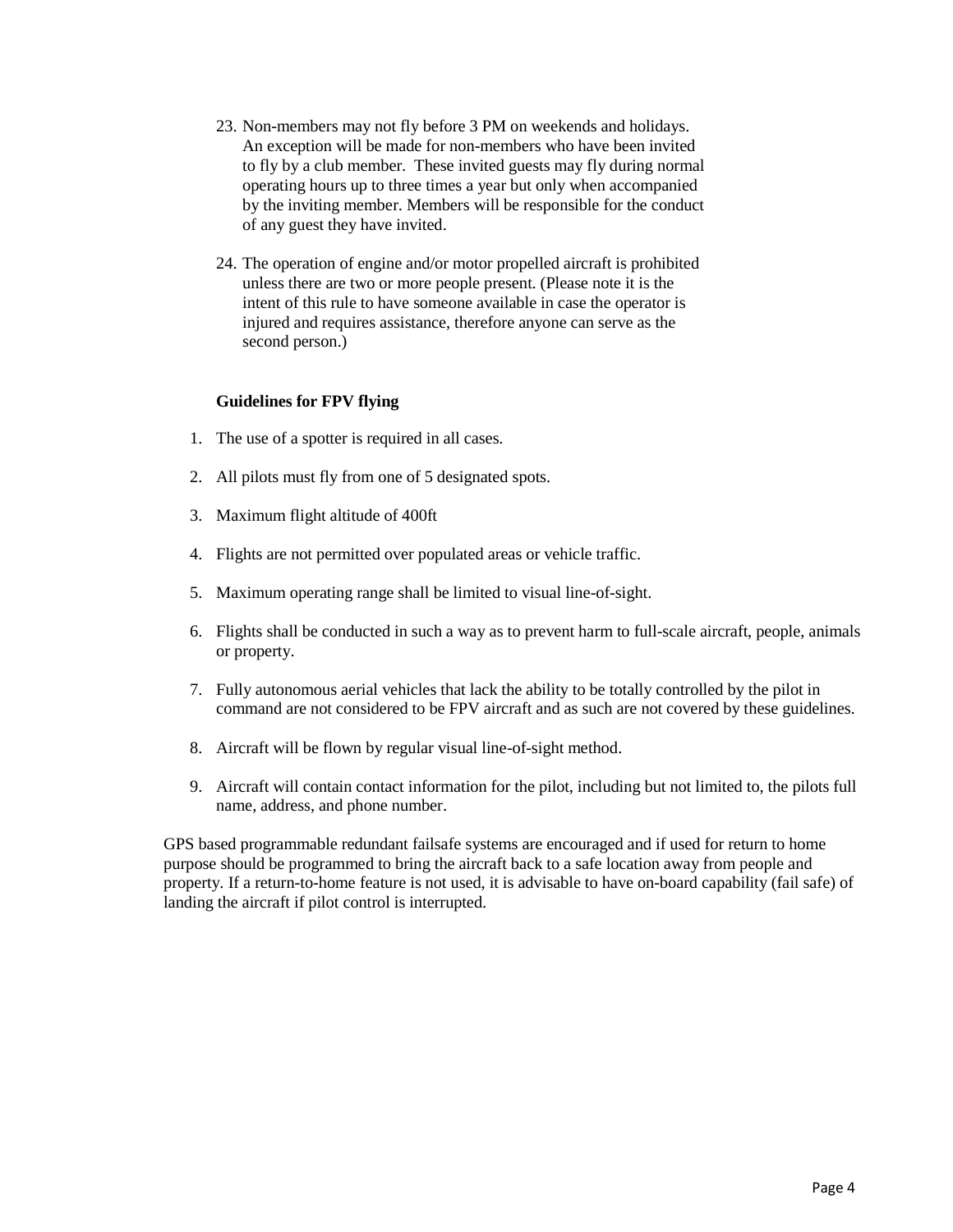### **Field Rules For 3D Helicopter or 3D Plane Flying - Applies to 550 or larger size helicopters**

3D Helicopter Qualifying Instructor – John Dayao – email - civerad@gmail.com

1. All 3D flying (helicopter or plane) must be performed on the far side of the long runway over the grass.



- 2. Only one 3D flyer can fly at a time.
- 3. Pilot must fly from a spot.
- 4. No 3D flying if any other pilots are flying.

Page 5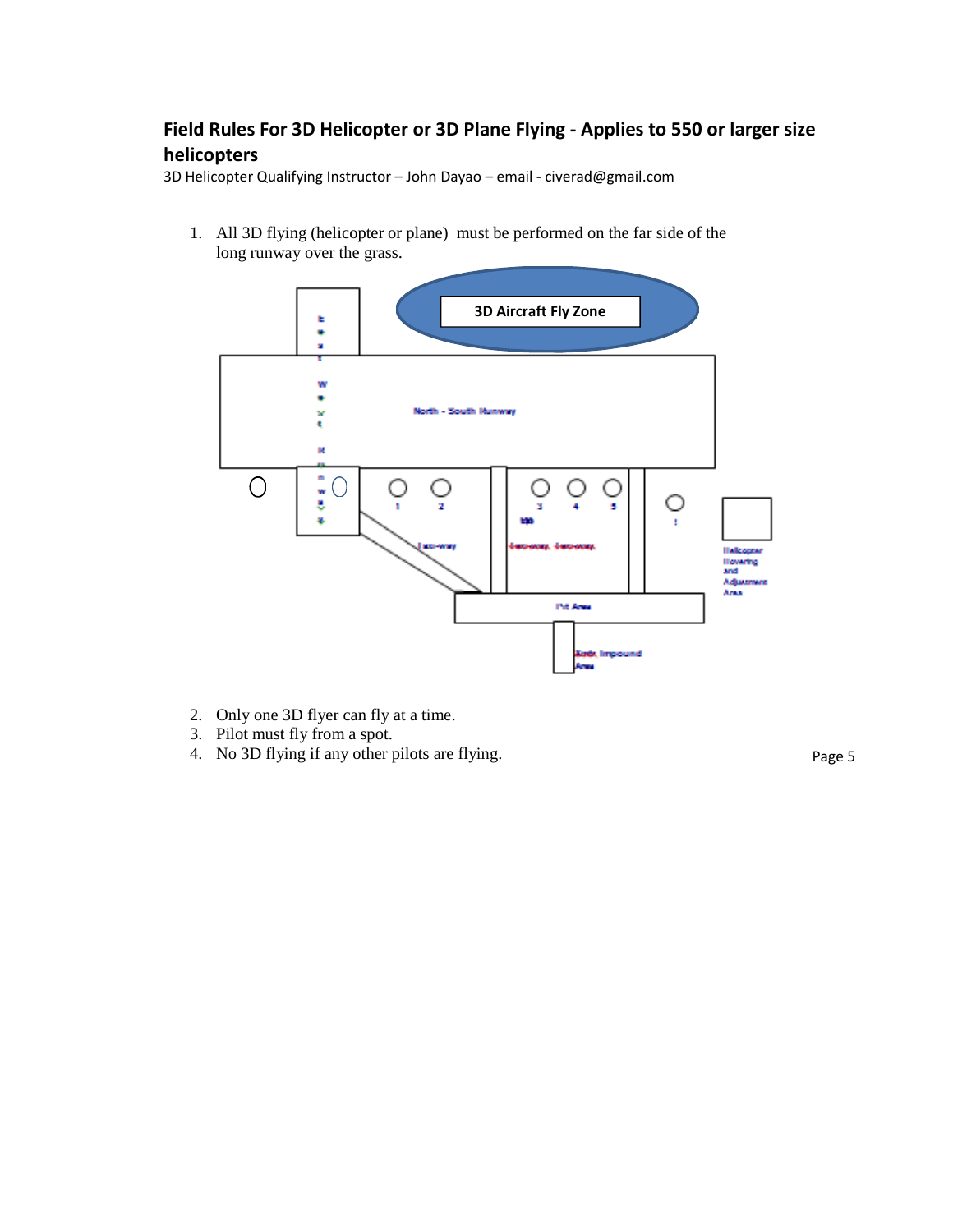## **RCSMP Flying Field**



Fig. 1